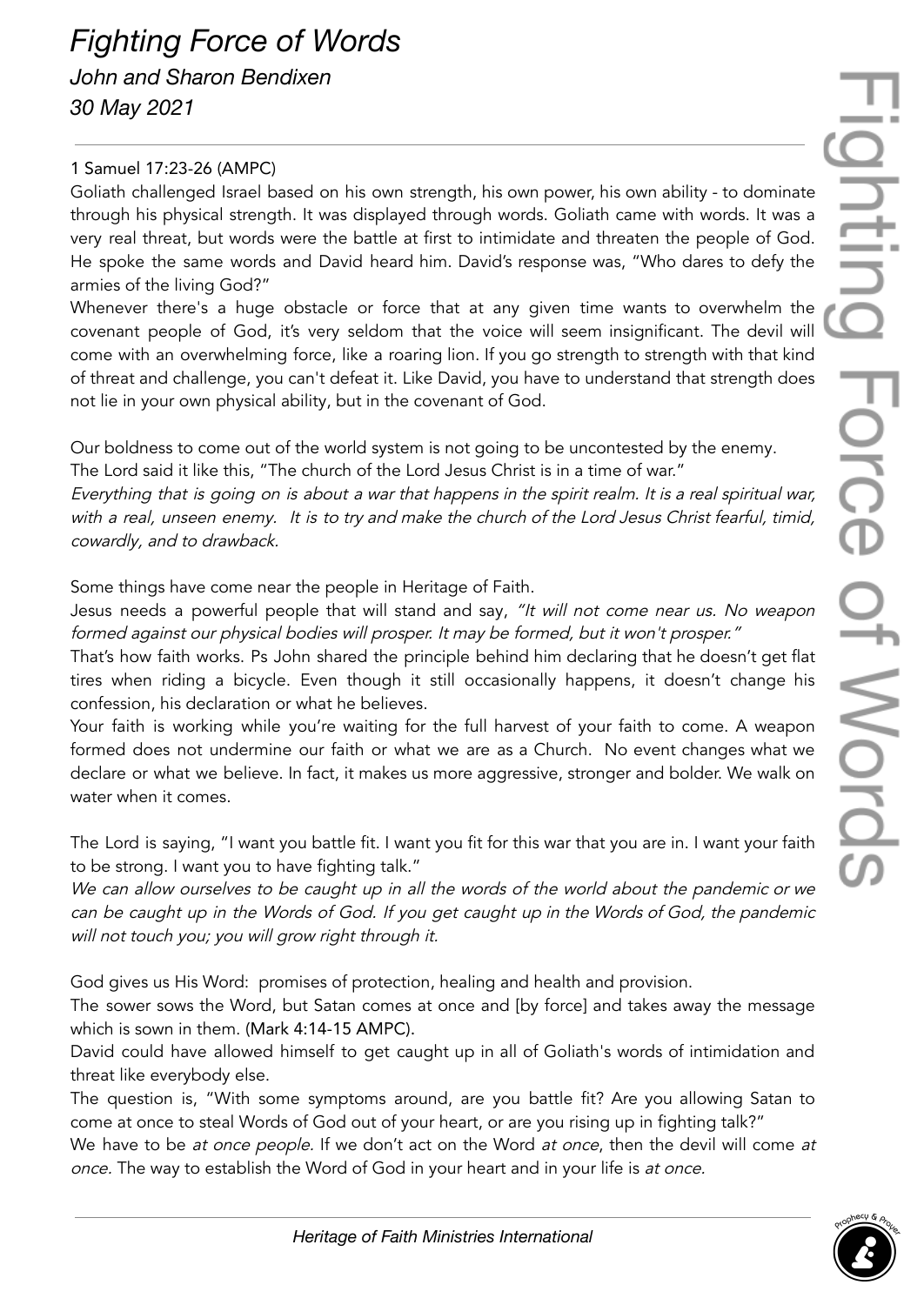Obey, at once. Speak the first words of the Word of God out of your mouth, at once. At once is every moment. When the moment of symptoms comes, you've got to declare at once. It doesn't matter what is happening (even if you have a clinically diagnosed result) keep on declaring and stay strong in the Word, because everything is subject to change by the Word of God.

"How can that happen?" is not the question to ask.

The devil will try and bring destruction wherever he can. At once speak the Word. At once be battle fit. At once be ready for war.

Don't become discouraged, don't capitulate and go back to Egypt (Exodus 13:17-18 TLB).

³The Lord is a Man of War; the Lord is His name. (Exodus 15:1-3 AMPC)

God is saying, "I am the One that leads My people into battle, to fight the good fight of faith. I am the One that strengthens you for battle. When you see a battle, are you going to go back, or are you going to go forward and win this war?"

Only get involved in the words of God. Only say what you hear Him say (and not what you hear other people say or in the world's words around you).

People want to do war in the natural, but we have to establish war with words first - by speaking God's Words first.

## 1 Samuel 17:31-33 (AMPC)

David had to make his stand with words. He had to speak and establish words first. When David's words were heard, they were repeated to Saul, and he sent for him. The king's words, the highest authority in the land at that time, said he could not do it, but David's covenant words were already the foundation of his victory. He had spoken it out and established it in the realm of the Spirit. Goliath was still a threat, but David had established the Words of God.

Just because the enemy forms a weapon against you, don't receive it; don't take it!

It doesn't matter if your symptoms are real and they make you feel bad. Stay with the Words that you establish as the course of your future life. Use prophecy as fighting talk. Release missiles and weapons of war into the realm of the Spirit. Talk the prophecies that God has brought to us: abundant overflow, big and bold, shouting "Recover" with Jesus, it's time to attack. Wage good warfare with these prophetic words (1 Timothy 1:18-19).

 $12$  Fight the good fight of the faith; lay hold of the eternal life to which you were summoned and [for which] you confessed the good confession [of faith] before many witnesses. (1 Timothy 6:12 AMPC)

Continue in your fighting talk, Heritage of Faith people!

Don't underestimate the huge circumstantial, emotional and physical threat that Goliath posed to Israel. But God had a man who understood covenant strength, not physical strength. Like David, guard your heart against the pressure of words against you (through your mind and through other people), keep speaking the words of God - no matter what happens.

If you find yourself in that situation where things are happening to you and you don't feel 'up to it', make sure you are listening to the Word, to faith, to Sound and Song and begin to thank God as much as you can. Never quit on your faith. If you just don't have the strength to carry yourself through in the moment, call on brothers and sisters who have the strength and who would speak faith, and who would stand with you in the battle.